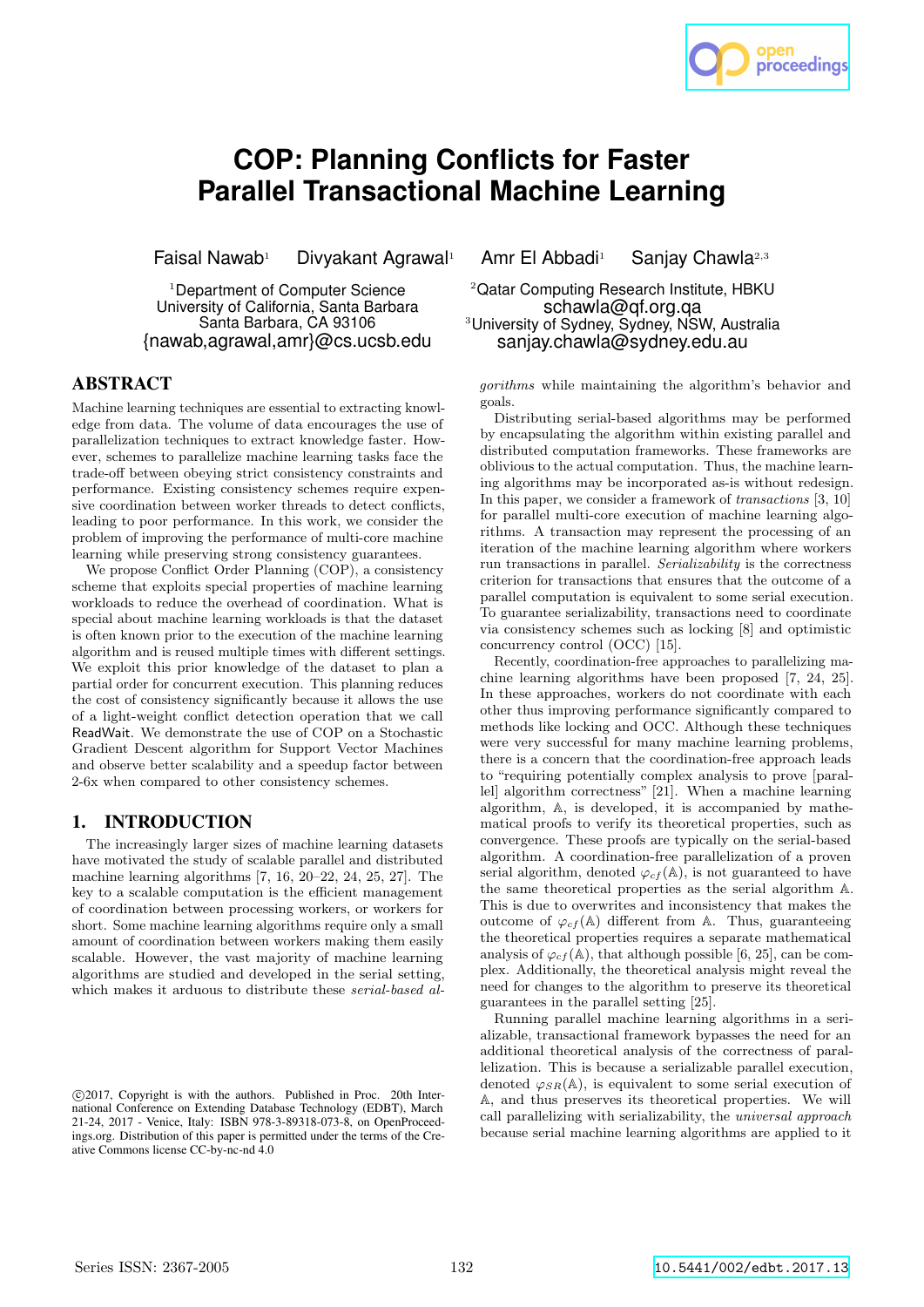without the need of additional theoretical analysis or changes to the original algorithm.

In this work, we focus on the universal approach of parallelizing machine learning algorithms with serializable transactions. Consistency schemes like locking [8, 11], OCC [25], and others [2] incur a significant performance overhead. Traditional serializability schemes were designed mainly for database workloads. Database workloads are typically arbitrary, unrepeatable units of work that are unknown to the database engine prior to execution. This is not the case for machine learning workloads. Machine learning tasks are well defined. Most machine learning algorithms apply a single iterative task repeatedly to the dataset. Also, the dataset (i.e., the machine learning workload) is typically processed multiple times within the same run of the algorithm, and is potentially used for different runs with different machine learning algorithms. Generally, machine learning datasets are also known, in offline settings, prior to the experiments. These properties of machine learning workloads make it feasible to plan execution. We call these the dataset knowledge properties.

We propose Conflict Order Planning (COP) for parallel machine learning algorithms. COP ensures a serializable execution that preserves the theoretical guarantees of the serial machine learning algorithm. It leverages the dataset knowledge properties of machine learning workloads to plan a partial order for concurrent execution that is serializable. It annotates each transaction (i.e., a machine learning iteration) with information about its dependencies according to the planned partial order. At execution time, these planned dependencies must be enforced. Enforcing a planned dependency is done by validating that an operation reads or overwrites the correct version according to the plan. This validation is done using a light-weight operation that we call ReadWait. This operation is essentially an arithmetic operation that compares version numbers, which is a much lighter operation compared to locking and other traditional consistency schemes.

We present background about the problem, the system and transactional machine learning model in Section 2. Then, we propose COP in Section 3 followed by correctness proofs in Section 4. We present our evaluation in Section 5. The paper concludes with a discussion of related work and a conclusion in Sections 6 and 7.

# 2. BACKGROUND

In this section, we provide the necessary background for the rest of this paper. We introduce use cases of planning within machine learning systems in Section 2.1. Section 2.2 presents the transactional model we will use for machine learning algorithms.

# 2.1 Use Cases

We now demonstrate the opportunity and rewards of planning machine learning execution in three common models of machine learning systems. We revisit these use cases in the paper when appropriate to show how COP planning applies to them.

#### *2.1.1 Machine Learning Framework*

Machine learning and data scientists do not process a dataset only once in their process of analyzing it. Rather, the scientist works on a dataset continuously, experimenting



Figure 1: A flow diagram of a typical machine learning framework that employs a number of machine learning algorithms to learn models from a dataset



Figure 2: The current practice of machine learning of data collected across the world is to batch data at geo-distributed datacenters and send batches to a centralized location that performs the machine learning algorithm

with different methods and machine learning algorithms to discover what method works best with a dataset. Thus, the same dataset is being processed by many machine learning algorithms repeatedly. Figure 1 shows a typical flow diagram of a machine learning framework [12, 14, 27]. Multiple machine learning algorithms are applied to an input dataset to produce models of the dataset. Each machine learning algorithm may be applied multiple times with different configuration and parameters, such as the learning rate.

In this model of a machine learning framework, the dataset is being processed many times, once for each generated model. This is an opportunity for COP to perform a planning stage that is then applied to all runs.

#### *2.1.2 Global-Scale Machine Learning*

Online machine learning is the practice of learning from data or events in real time. An example is a web application that collects user interactions with the website and generates a user behavior model using machine learning. Another example is applying machine learning to data collected by Internet of Things (IoT) and mobility devices. Typically, data is born around the world, collected at different datacenters, and then sent to a single datacenter that contains a centralized machine learning system. This case is shown in Figure 2 where there is a central datacenter for machine learning in North America and four other collection datacenters that collect and send data. This model has been reported to be the current standard practice of global-scale machine learning [4].

As data is being collected and batched at collection datacenters, there is an opportunity to generate a COP plan. This plan is then applied at the central datacenter for faster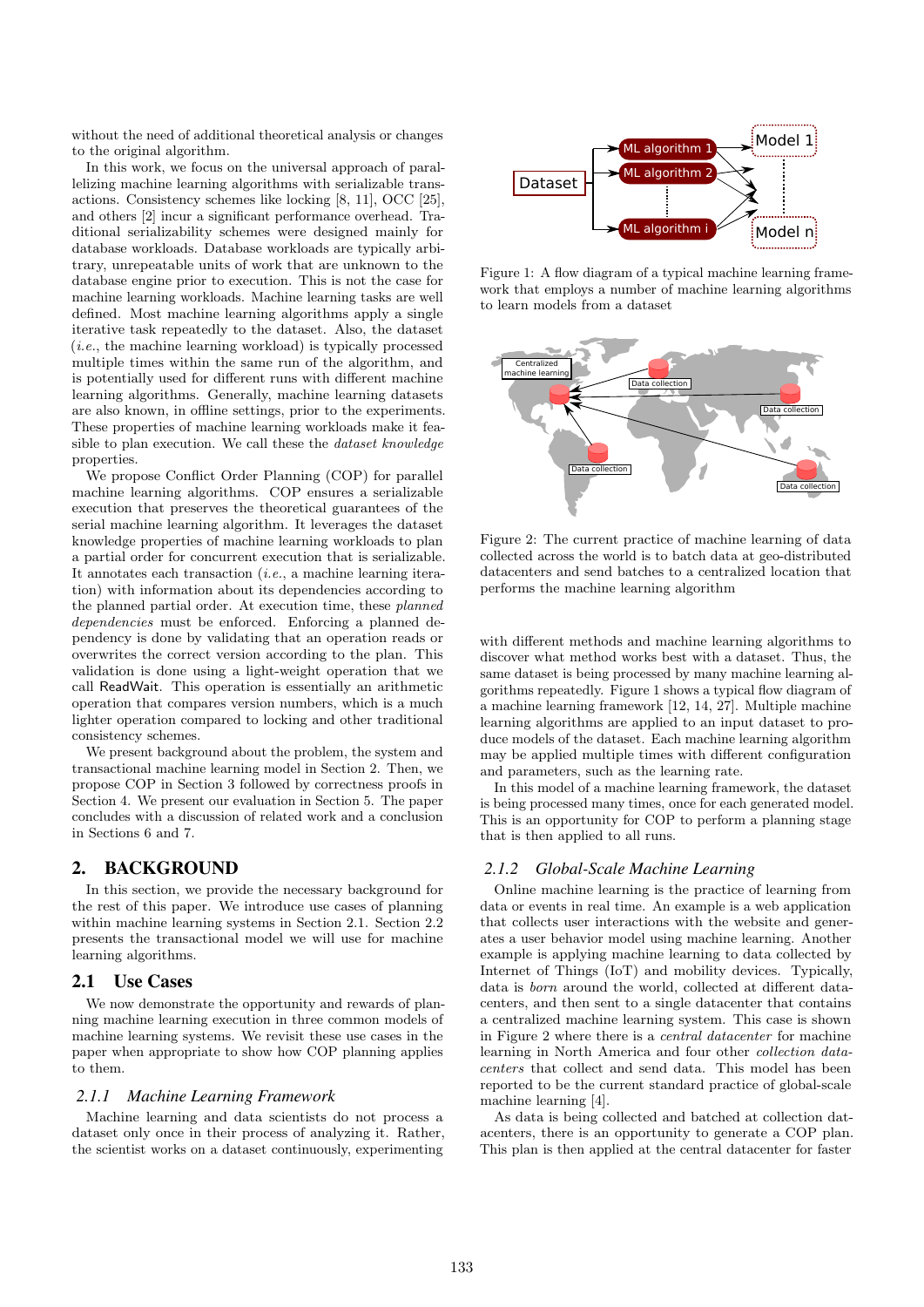

Figure 3: Execution of a machine learning algorithm by three workers with different consistency schemes. Each worker processes an iteration of the machine learning algorithm, where the first and third iterations read and update the same model parameter.

execution. A challenge in this model is that data is generated at different locations simultaneously and continuously. In such cases, COP plans for each batch individually at collection datacenters, and then batches are processed at the centralized datacenter in tandem.

#### *2.1.3 Dataset Loading, Preprocessing and Execution*

In addition to the opportunities for planning shown in use cases of machine learning systems, there is an opportunity for planning even in a single execution of a machine learning algorithm on a single dataset. This is because, typically, two tasks are performed prior to a machine learning algorithm execution: (1) Loading the dataset to main memory. Before execution, the dataset is stored in persistent storage, such as a disk. While loading the dataset from persistent storage, there is an opportunity to perform additional work to plan the execution. Our experiments demonstrate that planning while loading the dataset introduces a small overhead between 3% and 5% (Section 5.3).

Datasets are also typically preprocessed for various purposes such as formatting, data cleaning, and normalization [12]. Preprocessing is normally performed on the whole dataset, thus introducing an opportunity to plan execution while preprocessing is performed.

Even in the case of a dataset that is already preprocessed, loaded and ready to be learned, there is another opportunity to plan execution. A machine learning algorithm processes a dataset in multiple rounds on the dataset that we call epochs. Thus, planning during the first epoch will be rewarding for the execution of the remaining epochs.

In Section 3 we introduce COP planning algorithms and discuss their application to the various use cases we have presented.

# 2.2 Transactional Model of Machine Learning

A machine learning algorithm creates a mathematical model of a problem by iteratively learning from a dataset. The mathematical model of a machine learning algorithm is represented by model parameters, P, or parameters for short. For example, the mathematical model of linear regression takes the form  $y = \sum_{i=1}^{n} \beta_i x_i + \epsilon$ . The model parameters consist of the variables of the model, namely the vector of

coefficients,  $\beta$ , and  $\epsilon$ . The machine learning algorithm uses the dataset to estimate the parameter values that will result in the best fit to predict the dependent variable, y.

A dataset, D, contains a number of samples, where the  $i^{th}$  sample is denoted  $\mathbb{D}_i$ . Each sample contains information about a subset of the parameters and the dependent variable corresponding to them. To distinguish between model parameters and parameter values in samples, we call the parameter values in samples features. For example, a dataset may contain information about movies. Each sample contains a list of the actors in a movie and whether the movie has a high rating. A mathematical model can be constructed to predict whether a movie has a high rating given the list of actors in it. Each parameter in the model corresponds to an actor. A sample contains a vector of feature values, where a feature has a value of 1 if the actor corresponding to it is part of the movie and 0 otherwise. A sample in the dataset also contains whether the movie has a high rating. Using the dataset, the mathematical model is constructed by estimating parameter values. These parameter values can then be utilized in the mathematical model to predict whether a new movie will have a high rating based on the actors in it.

Estimating model parameters is performed by iteratively learning from the dataset. Each iteration processes a single sample or a group of samples to have a better estimate of model parameters. An epoch is a collection of iterations that collectively process the whole dataset once. Machine learning algorithms run for many epochs until convergence. For example, Stochastic Gradient Descent (SGD) processes a single sample in each iteration. In an iteration, gradients are computed using a cost function to minimize the error in estimation. The gradients are then used to update the model parameters.

Machine learning algorithms are typically studied and designed for a serial execution where iterations are processed one iteration at a time. A straightforward approach to parallelizing a machine learning computation is to make workers process iterations concurrently, where each worker is responsible for the execution of a different iteration. Executing iterations concurrently may lead to conflicts among some of the updates from different workers, e.g., updates from different workers to the same model parameters may overwrite each other. This means that the behavior of the algorithm no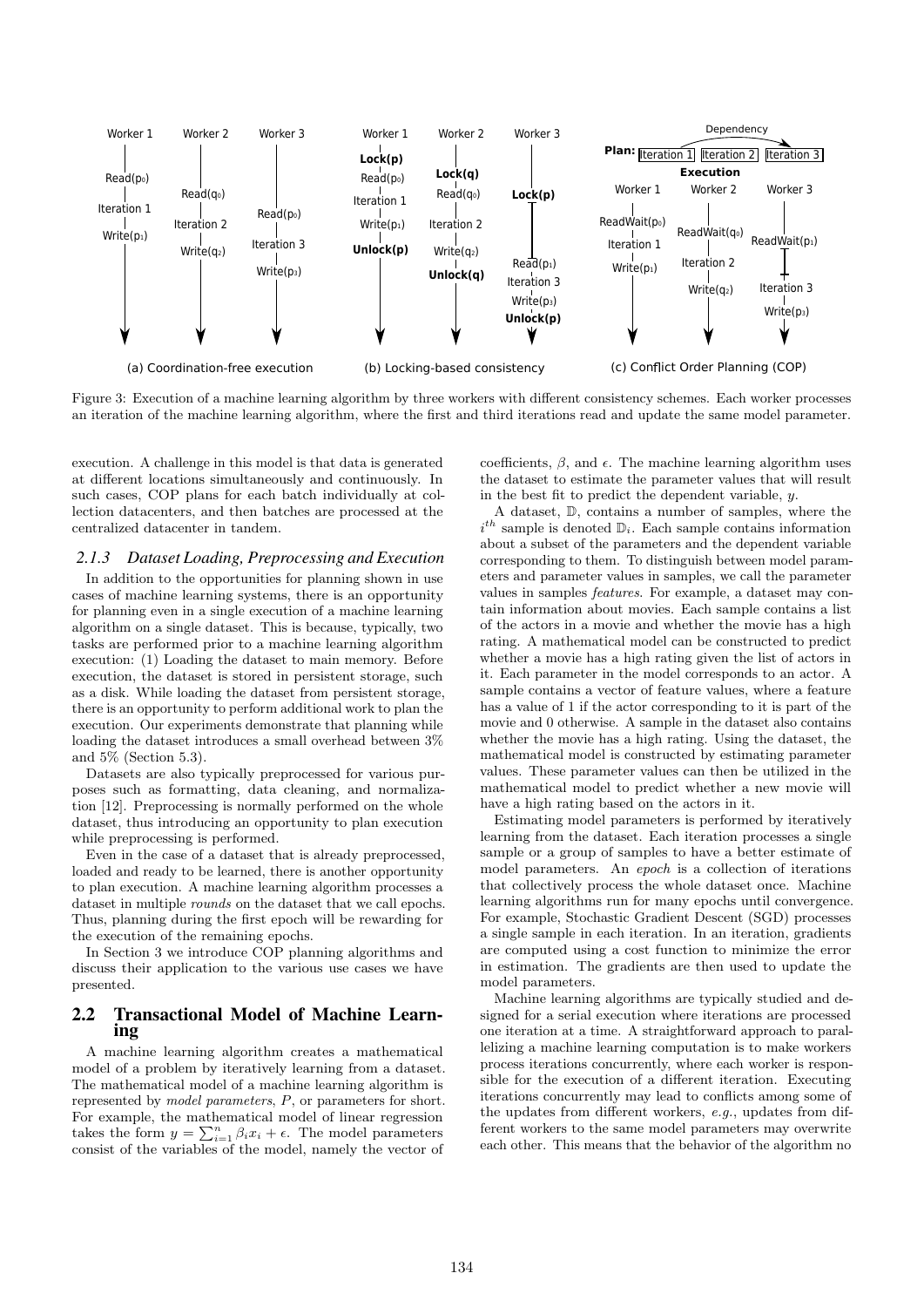| <b>Algorithm 1</b> Processing an iteration as a transaction |  |
|-------------------------------------------------------------|--|
|-------------------------------------------------------------|--|

1: procedure Process TRANSACTION  $T_i$ 

2:  $\mu \leftarrow P.read(T_i.read-set)$ 

3:  $\delta \leftarrow ML_{computation}(\mu, T_i.sample, T_i.write-set)$ 

4:  $P \leftarrow \delta$ 

Algorithm 2 Parallel machine learning algorithm with Optimistic Concurrency Control

|    | 1: <b>procedure</b> PROCESS TRANSACTION $T_i$                       |
|----|---------------------------------------------------------------------|
| 2: | $\mu \leftarrow P.read_{versioned}(T_i.read-set)$                   |
| 3: | $\delta \leftarrow ML\_computation(\mu, T_i.sample, T_i.write-set)$ |
| 4: | ATOMIC{                                                             |
| 5: | $P-valueidate(\mu.versions)$                                        |
| 6: | if not validated: abort or restart                                  |
| 7: | $P \leftarrow \delta$                                               |
| 8: |                                                                     |

longer resembles the intended serial execution of the machine learning algorithm.

Figure 3(a) illustrates the possibility of data corruption. Three workers are depicted processing three iterations of a machine learning algorithm concurrently. Each iteration reads a subset of the model parameters, computes new estimates of a subset of the model parameters, and finally writes them. In the figure, iterations 1 and 3 read and update the model parameter p and iteration 2 reads and updates the model parameter  $q$ . Iterations 1 and 3 read the same version of the parameter  $p$ , denoted  $p_0$ , and use it to calculate the new parameter value of p. Worker 1 writes the new state of  $p$  denoted  $p_1$  and then worker 3 writes the new state of p denoted  $p_3$ . In this scenario, the work of worker 1 is overwritten by worker 3. Meanwhile, iteration 2 reads and updates parameter  $q$ , which does not corrupt the work of other iterations because it is not reading or writing parameter p.

Serializability can be the correctness criterion for parallel machine learning algorithms [21]. Serializability theory abstracts access to shared data by using the concept of a transaction [10] where a transaction is a collection of read and write operations on data objects. A data object is a subset of the shared state. The computation of an iteration i of a machine learning algorithm may be abstracted as a transaction,  $T_i$ , by considering reads of the model parameters as reads of data objects and writes to the model parameters as writes to data objects. We will denote the collection of model parameters by  $P$ , where  $P[x]$  is the value of model parameter x. The parameters that are read by a transaction are denoted as  $T_i.read-set$ . Similarly, we will denote the parameters that are written by the transaction as  $T_i.write-set$ . The sample's data that is processed by iteration  $i$  is denoted by  $T_i$  sample, where i is the id of the transaction. In the rest of the paper, we will use the terminology of transactions when appropriate, where a transaction is an iteration, and a data object is a model parameter.

The processing of a transaction follows the template in Algorithm 1 which is a transaction processing template that does not perform any coordination and is only serializable if run sequentially. The transaction template algorithm first reads the model parameters declared in the read-set and cache them locally as  $\mu$  (line 2). Then, the read parameter values  $\mu$  and the data sample information,  $T_i$  sample, are used to compute new values of the parameters declared in the write-set (line 3). The new values are computed according to the used machine learning algorithms, and they are buffered locally as  $\delta$ . Finally, the new parameter values,  $\delta$ , are applied to the shared model parameters,  $P$  (line 4).

Serializability guarantees the illusion of a serial execution while being oblivious of the semantic computation performed within the transaction. Thus, it may be applied to machine learning algorithms. Serializability is achieved by ensuring that if some transactions conflict with each other, then they will not be executed concurrently. Detecting conflicts between concurrent transactions requires coordination among workers via different methods. These methods are diverse with different performance characteristics. We now present common transaction execution protocols that have been used in the context of machine learning algorithms, and we generalize them as transactional patterns that are oblivious to the machine learning algorithm. Readers familiar with transaction processing may skip to Section 2.3.

# *2.2.1 Locking*

One of the most common methods for transaction management is mutual exclusion also known as lock-based protocols or pessimistic concurrency control [8]. In the rest of the paper, we will call it Locking. Locking is used in many parallel machine learning frameworks to support serializability [9, 19]. In this method, all read or written model parameters are locked during the processing of the transaction. These locks prevent any two transactions from executing concurrently if they access any common objects. Locking may be applied to the transactional pattern of Algorithm 1 by locking all data objects in the read-set and write-set at the beginning. These locks are released only after the transaction updates are applied to the shared model parameters.

Locking prevents conflicts such as the overwrite of worker 3 to worker 1's work in the scenario in Figure 3(a). The scenario with Locking is shown in Figure 3(b). Workers attempt to acquire a lock on the parameters they read or write before beginning the iteration. Worker 1 acquires the lock for p first and proceeds to compute and update the value of p before releasing the lock. Thus, it prevents worker 3 from overwriting its work because worker 3 will wait until it acquires the lock. Meanwhile, worker 2 acquires the lock for q and process iteration 2 because no other iteration is reading or updating q. This is a serializable execution because it resembles the serial execution of iteration 1, iteration 2, and then iteration 3. However, locking is an expensive operation that leads to a significant performance overhead even for iterations that do not need coordination, such as iteration 2.

# *2.2.2 Optimistic Concurrency Control*

Optimistic concurrency control (OCC) [15] is an alternative to Locking. It performs better for scenarios with low contention, which made it more suitable for machine learning algorithms [21]. However, existing OCC methods for machine learning applications have been only proposed as specialized algorithms for domain-specific machine learning problems. Pan et. al. [21], for example, propose optimistic concurrency control patterns for DP-Means, BP-Means, and online facility location. Unlike these specialized OCC algorithms we present a generalized OCC pattern that can be applied to arbitrary machine learning algorithms.

A general OCC protocol [15] proceeds in three phases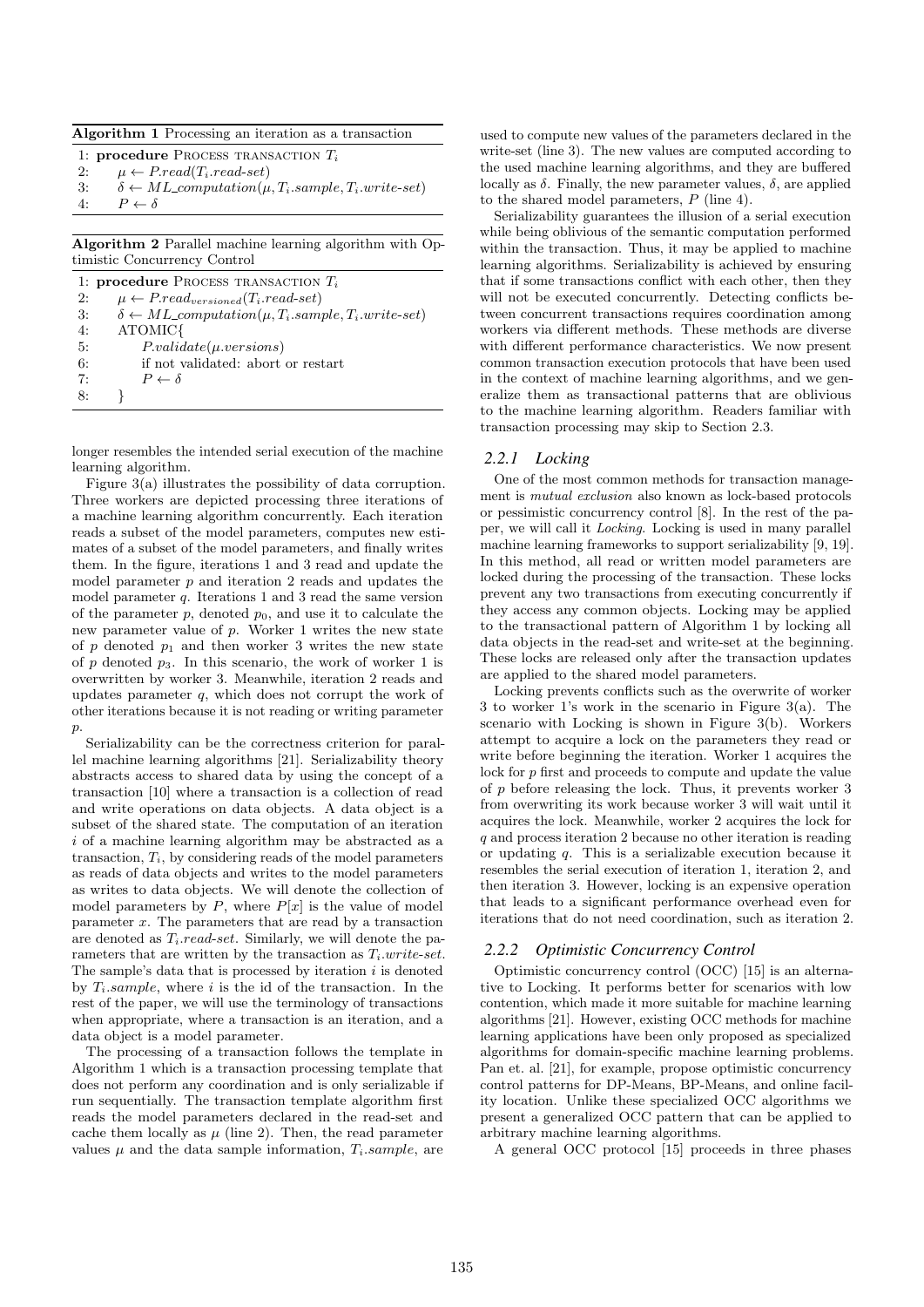shown in Algorithm 2 :

- *Phase I (Execution)*: in the execution phase, the transaction's read-set is read from the shared model parameters (line 2). Model parameters in OCC are versioned, where the version number of a parameter is the id of the transaction that wrote it. The read parameter values and the sample information are then used in the machine learning computation (denoted ML computation) to generate the updates to model parameters,  $\delta$  (line 3). Note that during this phase no coordination or synchronization is performed.
- *Phase II (Validation)*: in this phase we ensure that the read data objects were not overwritten by other transactions during the execution phase (lines 5-6). This is performed by reading the model parameters again after the computation and comparing the read versions to the current versions.
- *Phase III (Commit)*: if the validation is successful, the updates,  $\delta$ , are applied to the global model parameters (line 7).

One requirement for OCC to be serializable is to perform the validation and commit phases atomically (lines 4-8) [3]. To perform these two steps atomically, there are two typical approaches: (1) Execute these steps serially at a coordinator node. This, however, limits scalability, because it means that there is a dedicated worker that is doing the validation and commit for all iterations. Such a method can only be made efficient with domain knowledge about the machine learning problem, which means that the algorithm no longer becomes a general OCC scheme but rather a specialized OCC algorithm [21]. (2) The general approach for validation is to lock the write-set. This is different from Locking in two ways: locks are only held after the computation has been performed and only the data objects in the write-set are locked (data objects in the read-set are not locked). Thus, OCC outperforms Locking for cases when the contention is lower, and the write-set is significantly smaller than the readset. This approach is adopted by recent state-of-the-art OCC transaction protocols in the systems and database systems community [29] and is the method we use in our evaluations.

# 2.3 Performance and Overheads of Consistency Schemes

Consistency schemes, such as Locking and OCC, incur overheads to ensure a serializable execution. These overheads are: (1) Conflict detection overhead: this is the overhead due to additional operations needed to detect conflicts, such as locks, atomic sections, and comparing versions. These overheads are incurred even in the absence of a conflict. (2) Backoff overhead: this is the wasted time that is incurred due to a detected conflict, such as waiting for a lock to be released, aborting due to deadlock, and failed validation.

For Locking, the conflict detection overhead is due to the operations to acquire and release locks. Even in the absence of conflict, these operations incur an overhead. The backoff overhead for Locking is the time spent waiting for acquired locks to be released. Deadlocks do not occur in our Locking algorithm. This is because locks are acquired in ascending order—locks with lower keys are acquired first. This is possible because the read and written data objects are declared at the beginning of the execution.

For OCC, the conflict detection overhead is due to the operations to acquire and release locks for the atomic section, and the overhead to validate the read-set. Unlike Locking, OCC locks are only for the data objects in the write-set. The backoff overhead for OCC is due to wasted processing time in the case of an abort and restart when validation fails.

# 3. CONFLICT ORDER PLANNING

In this section, we propose Conflict Order Planning (COP) for parallel machine learning that ensures a serializable execution while reducing the overhead of conflict detection. COP entails no use of locks or atomic blocks, which are expensive operations necessary for existing consistency schemes such as Locking and OCC.

# 3.1 Overview

COP leverages the dataset knowledge property of machine learning workloads: a machine learning algorithm processes a dataset of samples that is known prior to the experiment and is typically processed multiple times. This creates the opportunity to plan a partial order of execution to minimize the cost of conflict detection. Dataset knowledge is not manifested in traditional database systems. Thus, existing consistency schemes, such as Locking and OCC are designed with the assumption that they are oblivious of the dataset. The use of traditional database transactional methods leads to a lost opportunity as they do not exploit dataset knowledge. In this section, we propose COP algorithms that exploit dataset knowledge.

The intuition behind COP is to have a planned partial order of transactions prior to execution and then ensure that the partial order is followed during execution. We derive the planned partial order from an arbitrary starting serial order of transactions. For example, a dataset with  $n$  samples will be transformed to  $n$  transactions in some planned order  $T_1, T_2, \ldots, T_n$ . We will represent this ordering by the relation  $T_i \leq \sigma T_j$ , where  $T_i$  is ordered before  $T_j$ . However, during execution, the order is not enforced between every pair of transactions. Rather, the order is only enforced for transactions that depend on each other. Thus, if  $T_2$  does not depend on  $T_1$  then a worker may start processing  $T_2$ even if  $T_1$  did not finish. Otherwise, processing  $T_2$  must begin only after  $T_1$  finishes. Thus, the enforced partial order is based on an initial serial order and the conflict relations between transactions.

DEFINITION 1. (Planned partial order) There is a planned dependency—or dependency for short—from a transaction  $T_i$  to a transaction  $T_j$  if the planned order entails  $T_j$  reading or overwriting a write made by  $T_i$ . We denote this dependency by  $T_i \rightarrow x$ ,  $T_j$  and it exists if all the following conditions are met:

- $T_i$  writes the model parameter  $x \ (x \in T_i.write-set)$ .
- $T_i$  reads or writes the model parameter  $x \ (x \in T_i.read$  $\textit{set} \cup T_j \textit{.write-set}.$
- $T_i$  is ordered before  $T_j$   $(T_i <_o T_j)$ .
- There exists no transaction  $T_k$  that is both ordered between  $T_i$  and  $T_j$  and writes  $x \notin T_k | x \in T_k$ .writeset  $\wedge T_i \leq_o T_k \leq_o T_j$ ).

Enforcing the order between transactions that depend on each other is a sufficient condition to guarantee a serializable execution (see Section 4.1 for a correctness proof).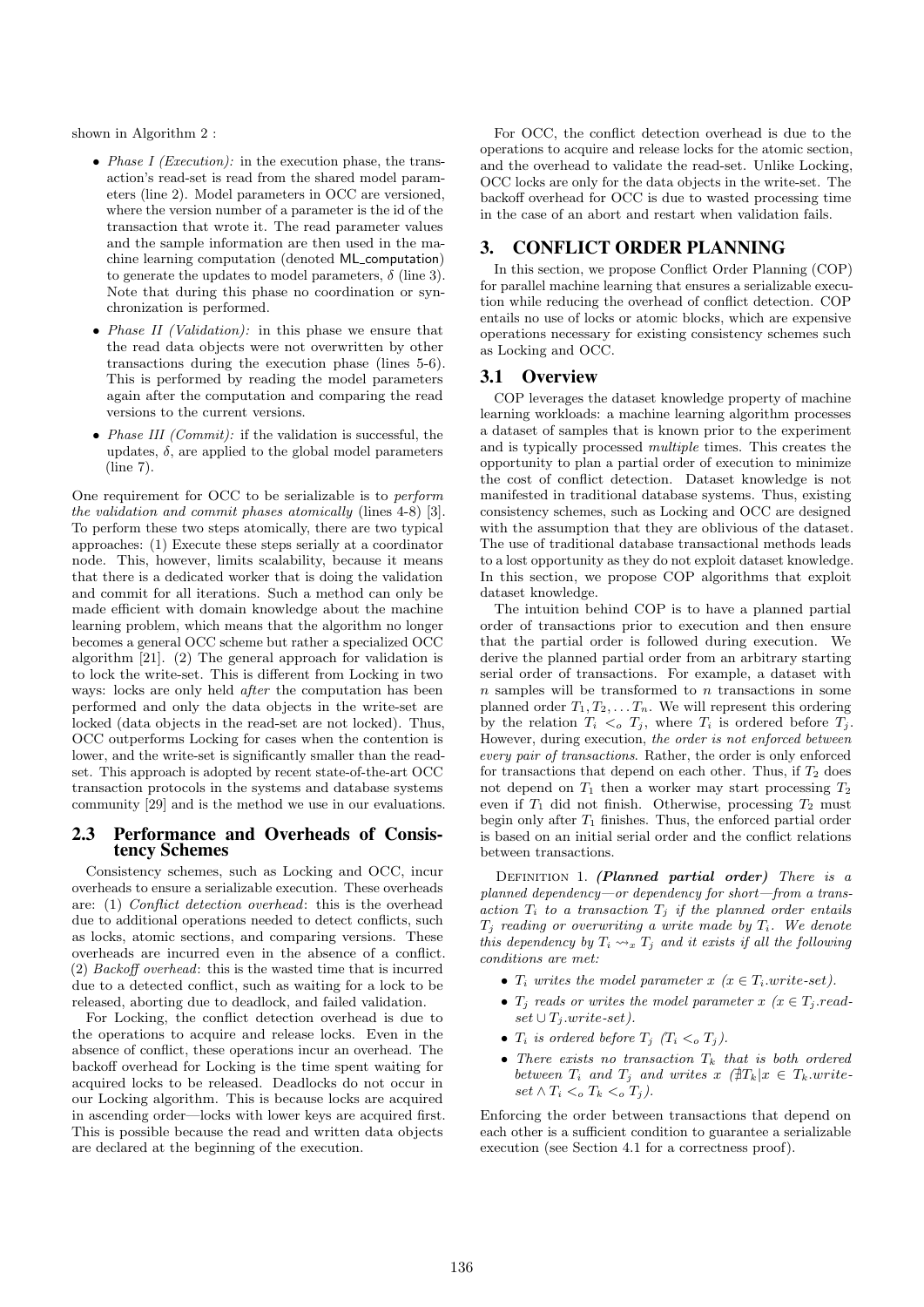Algorithm 3 The COP partial order planning algorithm that is performed prior to the experiment.

- 1: Planned\_version\_list := A list to assign read and write versions initially all zeros
- 2: version\_readers := A list to count the number of transactions that read a version
- 3: for  $T_i \in Datasets$  transactions do

```
4: for r \in T_i.read-set do
5: r.planned_version
   Planned\_version\_list[r.parent]6: version\_readers[r.param]++7: for w \in T_i write-set do
8: w.p\_writer = Planned\_version\_list[w.parent]9: Planned_version_list[w.param] = i10: w.p\_readers = version\_readers[w.param]11: version\_readers[w.parent] = 0
```
12: Delete Planned\_version\_list and version\_readers

COP enforces dependencies by versioning model parameters with the ids of the transactions that wrote them. A transaction only starts execution if the versions it depends on has been written. Consider applying COP to the scenario in Figure 3(a). The resulting execution is shown in Figure 3(c). Assume that the planned order is to execute samples 1, 2, and 3, in this order. The partial order consists of a single dependency from iteration 1 to iteration 3, because they both read and write p. Iterations use a special read operation called ReadWait that waits until the version it reads is written by the transaction that it depends on. Iteration 1 is planned to read the initial version of  $p$ , denoted  $p_0$ , because it is the first ordered iteration to read p. Likewise, iteration 2 is planned to read the initial version of  $q$ . Iteration 3 depends on Iteration 1, because they both read and write  $p$ . Thus, iteration 3 is planned to read the version of  $p$  that is written by iteration 1, denoted  $p_1$ . With this plan, workers 1 and 2 process iterations 1 and 2 concurrently after verifying that they have read their planned versions. Worker 3, however, waits until the version  $p_1$  is written by worker 1 and then proceeds to process iteration 3. With COP, workers coordinate without the need of expensive locking primitives. Rather, workers only utilize simple arithmetic operations on the read or written parameter's version number to enforce the plan.

In the remainder of this section, we propose the COP planning algorithm that is used to find and annotate dependency relations between transactions (Section 3.2). Then we propose the COP transaction execution algorithm that enforces dependency relations (Section 3.3). We discuss the performance benefits of COP in Section 3.4.

# 3.2 COP Planning Algorithm

In this section, we present the COP planning algorithm in its basic form—planning prior to execution. Then, we discuss how it can be used to plan in conjunction with the first epoch and how it can be used in cases where there are multiple sources of data.

# *3.2.1 Basic COP Planning*

We begin by presenting the basic COP planning strategy. Here, we assume that planning is performed before execution, either in offline settings or while loading the dataset. The objective of the planning algorithm is to annotate the dataset

with the planned partial order information. This annotation includes the following:

#### DEFINITION 2.  $(COP$  planning and annotation)

COP planning performs the following two annotations: (1) Read annotation: each read operation is annotated with the version number it should read, and (2) Write annotation: each write operation, w, is annotated with the id of the version it should overwrites, w', and the number of transactions that are planned to read the version w'.

The read annotation's goal is to enforce the order during execution. The write annotation's goal is to ensure that a version is not overwritten until it is read from all the transactions that are planned to read it.

Algorithm 3 shows the steps to annotate transactions with the partial order information. The algorithm processes transactions one transaction at a time ordered by some arbitrary order—beginning with  $T_1$  and ending with  $T_n$ .

In COP, each read operation in the read-set,  $r$ , contains both the read parameter to be read  $(r.param)$ , and the planned read version number  $(r.\textit{planned\_version})$ , *i.e.*, the read annotation. A planned version number  $k$  means that the transaction must read the value written by transaction  $T_k$ . Also, each write in the write-set,  $w$ , contains the parameter to be written  $(w.param)$ , the number of transactions that read the previous version  $(w.p\_readers)$ , and the transaction id of the transaction that it is overwriting  $(w.p\_writer)$ , *i.e.*, the write annotation.

The planning algorithm tracks the planned version numbers in a list named Planned\_version\_list as dependencies are being processed. Planned\_version\_list[x] contains the unique transaction id of the most recently planned transaction that writes  $x$ . All entries in the list are initialized to 0. Also, the number of version readers are maintained in a list named version\_readers. At any point in the planning process,  $version\_readers[x]$  contains the number of planned transactions that read the most recently planned written version of  $x$ . Both lists are only used within the planning algorithm and are deleted before the execution phase.

The planning of a transaction  $T_i$  proceeds by processing the read-set and then the write-set. Each read operation  $r$ in the read-set is annotated with a planned version from the Planned\_version\_list (lines 4-5). For example, consider the case where  $T_i$  reads model parameter x. Then, there is a read, r, with r.param equals to x. At the time r is being planned, the corresponding value in the list,  $Planned\_version\_list[x]$ contains the unique transaction id,  $k$ , of the last transaction,  $T_k$ , that wrote x. Thus, assigning the planned version of r to  $k$  is a way of encoding that the plan is for  $T_i$  to read the value of  $x$  that was written by  $T_k$ . Then, the corresponding number of version readers is incremented (line 6). After processing the read-set, the planning algorithm processes each write  $w$ in the write-set (lines 7-11). Each write is annotated with the previous writer's version number (line 8). Then, the corresponding entry in *Planned\_version\_list* is updated with the transaction id value  $i$  (line 9). Thus, reads of transactions ordered after  $T_i$  can observe that they are planned to read  $T_i$ 's writes. Then, the write is annotated with the number of readers of the previous version (line 10). Finally, the corresponding entry in *version\_readers* is reset. After all the operations are processed, the lists Planned\_version\_list and *version\_readers* are deleted.

The outcome of the algorithm is read and write annotations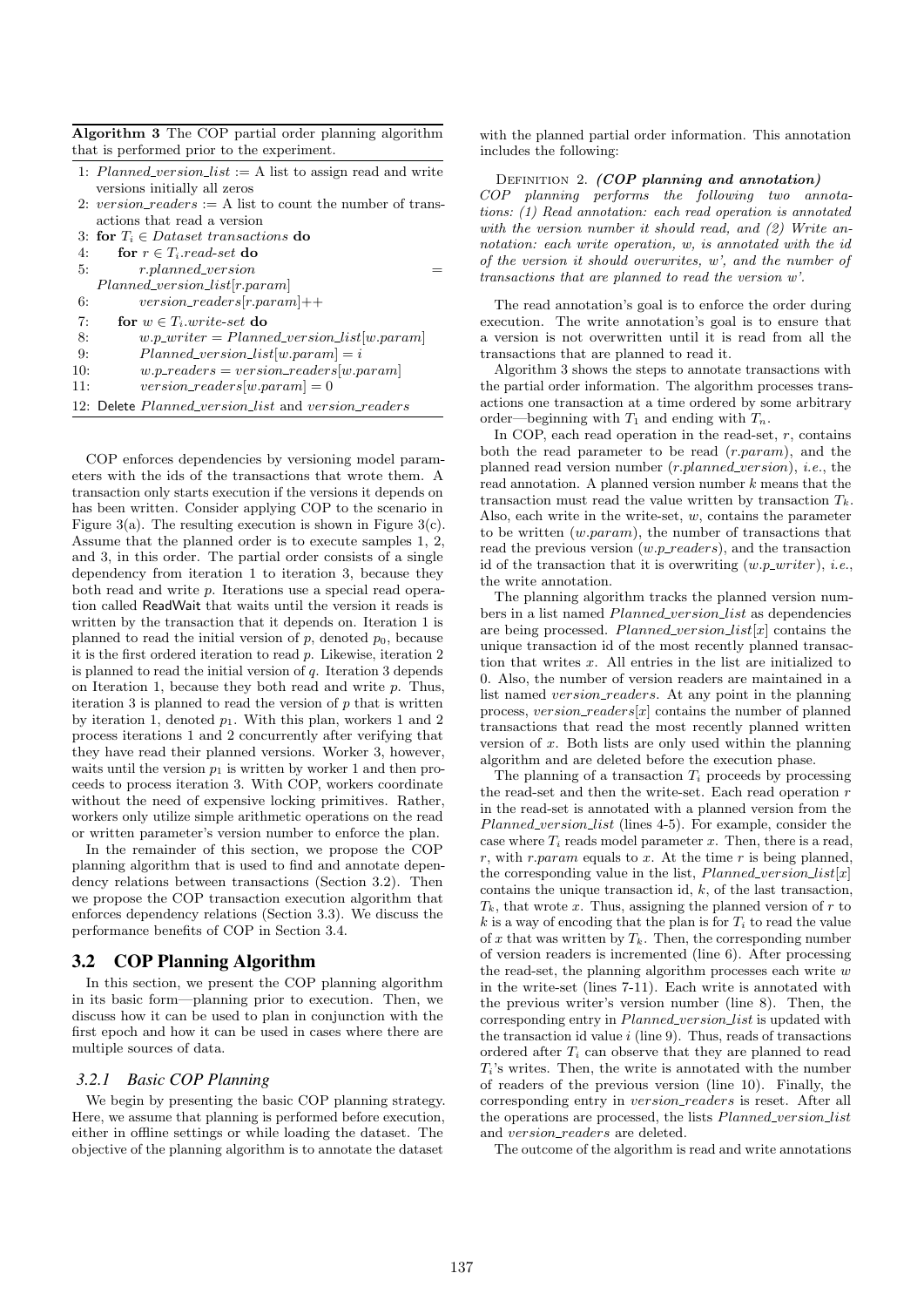| <b>Algorithm 4 Parallel execution with COP</b> |                                                                                               |  |  |  |  |
|------------------------------------------------|-----------------------------------------------------------------------------------------------|--|--|--|--|
|                                                | 1: Global $num\_reads :=$ initially all zeros                                                 |  |  |  |  |
|                                                | 2: procedure PROCESS TRANSACTION $T_i$                                                        |  |  |  |  |
| 3:                                             | for $r \in T_i.read-set$ do                                                                   |  |  |  |  |
| 4:                                             | $\mu \leftarrow P$ . ReadWait $(r)$                                                           |  |  |  |  |
| 5:                                             | $num\_reads[r.parent]++$                                                                      |  |  |  |  |
| 6:                                             | $\delta \leftarrow \text{ML-computation } (\mu, T_i \text{.} sample, T_i \text{.} write-set)$ |  |  |  |  |
| 7:                                             | for $w \in \delta$ do                                                                         |  |  |  |  |
| 8:                                             | $w.version = i$                                                                               |  |  |  |  |
| 9:                                             | while w.p_readers $\neq num\_reads[w.parent]$ OR                                              |  |  |  |  |
|                                                | w.p_writer $\neq P[w.parent].version$ do                                                      |  |  |  |  |
| 10:                                            | Wait                                                                                          |  |  |  |  |
| 11:                                            | $num\_reads[w.parent] = 0$                                                                    |  |  |  |  |
| 12:                                            | $P \leftarrow \delta$                                                                         |  |  |  |  |

of the whole dataset. The algorithm only requires a single pass on the dataset. In the evaluation section, we perform experiments to quantify the overhead of planning.

#### *3.2.2 Alternative Planning Strategies*

The basic COP planning algorithm, presented in the previous section, assumes that planning is performed prior to execution in offline settings or during dataset loading. We now show how to adapt the algorithm to plan in alternative planning scenarios. The first alternative is to plan during the first epoch of the machine learning algorithm's execution. The plan's objective is to annotate transactions with a partial order of a serializable execution. It is possible to execute the first epoch of the machine learning algorithm via a traditional consistency scheme (e.g., Locking) and then annotate the dataset with the partial order of that epoch. Specifically, during the first epoch using Locking, the planning Algorithm 3 is performed for each transaction while all the locks of that transaction are held. Thus, each read is annotated with the read version and each write is annotated with the version it overwrites and the number of readers. After the first epoch, that has passed through the whole dataset, the remaining epochs are processed using COP with the annotated plan. The planning only adds a small overhead to the first epoch, as we discuss in the evaluation section.

Another alternative is to plan when the dataset is being generated online from multiple sources, in cases such as the global analytics scenario in Section 2.1.2. In such a scenario, planning can be done at each source for batches of samples using Algorithm 3. Then, at the centralized location, the machines learning algorithms process batches in tandem. The dependencies of a batch are transposed to previous batches. For example, consider two batches  $b_1$  and  $b_2$ , where  $b_1$  is processed in the centralized location prior to  $b_2$ . The transactions in  $b_2$  that have dependencies on the initial version, according to Algorithm 3, are transposed to the most recent version written by  $b_1$ . For example, the first transaction that accesses x in  $b_2$  will be annotated as reading the version 0. However, the centralized location will translate this as an annotation to wait for the last version written by  $b_1$ .

## 3.3 Planned Execution Algorithm

We present the COP execution algorithm (shown in Algorithm 4) that processes transactions in parallel according to a planned partial order. We associate each model parameter

with a version number that corresponds to the transaction that wrote it, e.g.,  $P[x]$ .version is the current version number of model parameter  $x$ . A list of the number of version readers for model parameters,  $num\_reads$ , is maintained and accessible by all workers. For example, a value for  $num\_reads[x]$ of 3 means that so far, three transactions read the current version of  $x$ .

Dependencies between transactions are enforced by ensuring that read operations read the planned versions.  $T_i$ 's readset is read from the shared model parameters, P (lines 3-5). The ReadWait operation blocks until the annotated planned version is available. The implementation of ReadWait simply reads both the data object and its version number. Then, it compares the version number to the annotated read version number. If they match, the read data object is returned; otherwise, the read is retried until the planned version is read.

After reading the planned version, the number of version readers is incremented (line 5). Then, the transaction execution proceeds by performing the machine learning computation using the read model parameters and the data sample's information (line 6). Writes to the model parameters computed by the machine learning computation,  $\delta$ , are buffered before they are applied to the model parameters (lines 7-11). First, each write,  $w$ , is tagged with a version number equal to the transaction's id (line 8). Thus, future transactions that read the state can infer that  $T_i$  is the transaction that wrote these updates. Then, the algorithm waits until the previous version has been read by all planned readers by making sure that the number of version readers is equal to the planned number of readers of that version and by making sure that the current version is identical to  $w.p\_writer$  (lines 9-10). Since we are writing a new version, the corresponding entry in num reads is reset to 0. The writes are then incorporated in the shared state (line 12).

#### 3.4 Performance and Overheads

In Section 2.3 we discussed two overheads of consistency schemes: conflict detection overhead and backoff overhead. The backoff overhead incurred in COP is similar to Locking and OCC, i.e., transactions wait until conflicting transactions complete. COP's goal is to minimize the other source of overhead: conflict detection overhead that is incurred whether a conflict is detected or not. In COP, the conflict detection overhead is due to: (1) The validation using the ReadWait operation, and (2) Validation that each write operation's previous readers have already read the previous version. These two tasks are performed via arithmetic operations and comparisons only, without the need for expensive synchronization operations like acquiring and releasing locks. This is the main contributor to COP's performance advantage.

## 4. CORRECTNESS PROOFS

In this section, we present two proofs. The first proves that COP is serializable and the second proves that deadlocks do not occur in COP.

# 4.1 COP Serializability

We prove the correctness of COP and that it ensures a serializable execution that is equivalent to a serial execution. We use a serializability graph (SG) to prove COP's serializability [3]. A protocol is proven serializable if the SGs that represent its possible executions do not have cycles.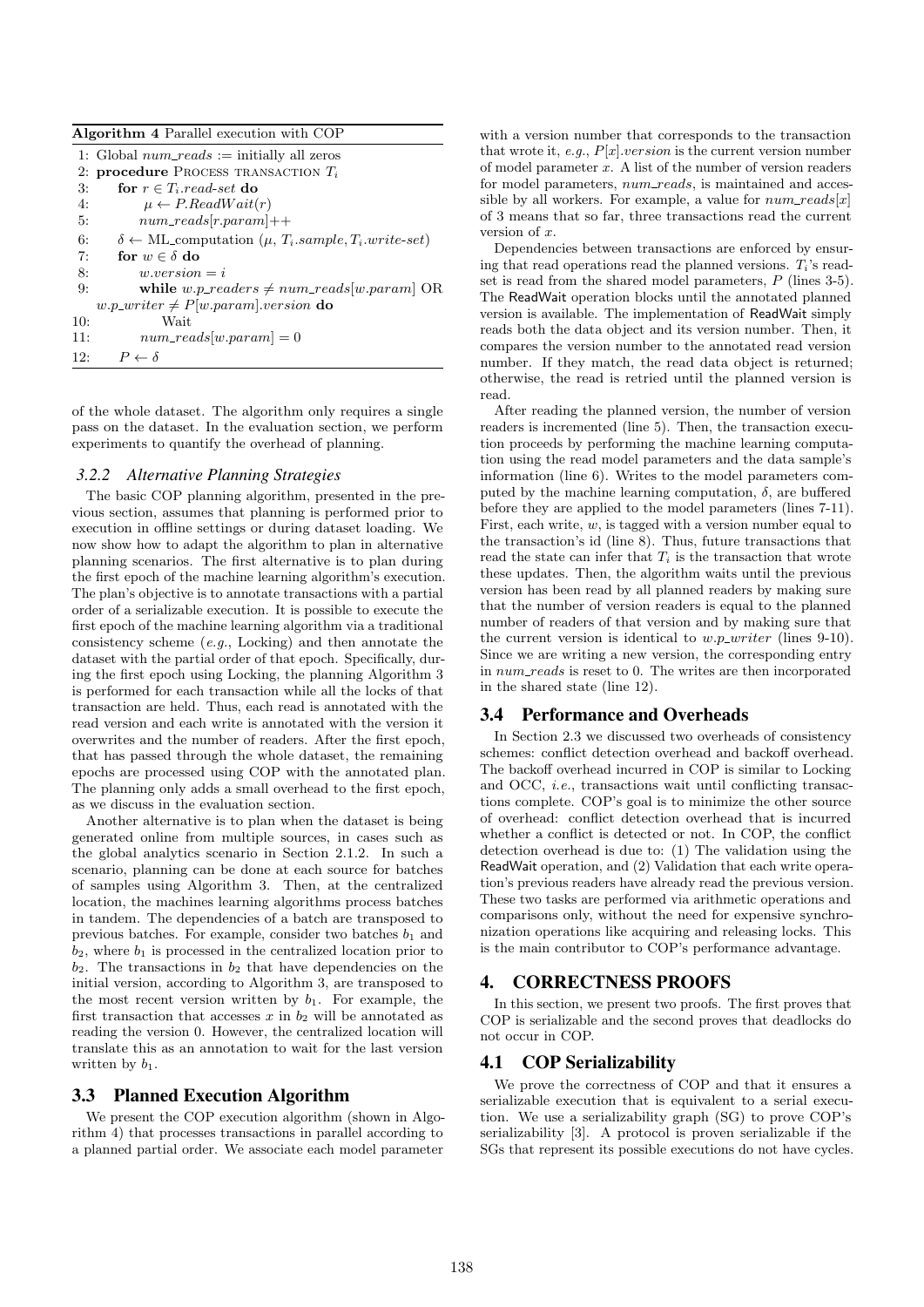A SG consists of nodes and edges. Each node represents a committed transaction. A directed edge from one node to another represents a conflict relation. There are three types of conflict relations (edges) in SGs:

- Write-read (wr) relation: This relation is denoted as  $T_i \rightarrow_{wr} T_j$ , which means that there is a wr edge from  $T_i$  to  $T_j$ . This relation exists if  $T_i$  writes a version of a data object x and  $T_i$  reads that version.
- Write-write (ww) relation: This relation is denoted as  $T_i \rightarrow_{ww} T_j$ , which means that there is a ww edge from  $T_i$  to  $T_j$ . This relation exists if  $T_i$  writes a version of a data object  $x$  and  $T_j$  overwrites that version with a new one.
- Read-write (rw) relation: This relation is denoted as  $T_i \rightarrow_{rw} T_j$ , which means that there is a rw edge from  $T_i$  to  $T_j$ . This relation exists if  $T_i$  reads a version of a data object x and  $T_i$  overwrites that version with a new one. If this edge exists between two transactions  $(T_i \rightarrow_{rw} T_i)$  then it must be the case that there exists a transaction  $T_k$  that writes x with the following conflict relations: (1) A write-write conflict relation from  $T_k$  to  $T_j$  ( $T_k \rightarrow_{ww} T_j$ ), and (2) a write-read conflict relation from  $T_k$  to  $T_i$   $(T_k \rightarrow_{wr} T_i)$ .

LEMMA 1. For any conflict relation  $T_i \rightarrow T_j$  in SG of a COP execution, the following is true:  $T_i <_{\alpha} T_j$ , where  $\lt_{\alpha}$  is the ordering relation of the initial planned order.

PROOF. Assume that the data object that causes the conflict relation is data object  $x$ . We prove this lemma for the three conflict relations:

- Write-read (wr) conflict relations  $(T_i \rightarrow_{wr} T_j)$ : according to Definition 1 a transaction  $T_i$  is planned to read from a transaction  $T_i$  if there is an ordering dependency  $T_i \rightarrow x T_j$ . One of the conditions of this ordering dependency is that  $T_i$  is ordered before  $T_j$   $(T_i <_o T_j)$ . In the implementation algorithm, this is enforced by the ReadWait operation (see Algorithm 4 lines 3-4).
- Write-write (ww) conflict relations  $(T_i \rightarrow_{ww} T_j)$ ): according to Definition 1 a transaction  $T_j$  is planned to overwrite a value written by transaction  $T_i$  if there is an ordering dependency  $T_i \rightsquigarrow_x T_j$ . One of the conditions of this ordering dependency is that  $T_i$  is ordered before  $T_i$  ( $T_i <_{\text{o}} T_j$ ). In the implementation algorithm, this is enforced by the check of  $w.p\_writer$  (see Algorithm 4 lines 9-10).
- Read-write (rw) conflict relations  $(T_i \rightarrow_{rw} T_j)$ : this relation implies the existence of a transaction  $T_k$  with the relations  $T_k \rightarrow_{wr} T_i$  and  $T_k \rightarrow_{ww} T_i$ . According to our analysis in the previous two points, the following is true:

$$
T_k \leq_o T_i \quad and \quad T_k \leq_o T_j \tag{1}
$$

Thus, the following ordering dependencies exist:

$$
T_k \rightsquigarrow_x T_i \quad and \quad T_k \rightsquigarrow_x T_j \tag{2}
$$

We now show by contradiction that the following is true:  $T_i <_{o} T_j$ . Assume to the contrary that  $T_j <_{o} T_i$ is true. If  $T_j \lt_o T_i$  then according to Equation 1 the following is true:

$$
T_k \lt_o T_j \lt_o T_i \tag{3}
$$

However, this equation violates one of the definitions in Definition 1 that states that the ordering relation  $T_k \rightarrow x T_i$  that exists according to Equation 2 implies that there exists no transaction that is ordered between them and writes  $x$ . However, according to Equation 3,  $T_i$  is ordered between  $T_k$  and  $T_i$  and it writes x. This violation leads to a contradiction to  $T_j <_{o} T_i$  thus proving that  $T_i <_{o} T_j$ . In the implementation algorithm, this is enforced by the check of  $w.p\_readers$  (see Algorithm 4 lines 9-10).

The condition of the lemma is proven for all three conflict relations.  $\square$ 

THEOREM 1. Conflict Order Planning (COP) algorithms guarantee serializability.

PROOF. According to Lemma 1, a conflict relation  $T_i \to T_j$ in SG means that  $T_i <_{o} T_j$ . We need to show that a cycle  $T_i \to \ldots \to T_i$  cannot exist. Assume to the contrary that such a cycle exists. This means according to Lemma 1 that  $T_i <_{\text{o}} \ldots <_{\text{o}} T_i$ . Since the ordering relation  $\lt_o$  is transitive this leads to  $T_i <_{\text{o}} T_i$ , which is a contradiction, thus proving that no cycles exist in the SG of COP executions. The absence of cycles in SG is a sufficient condition to prove serializability [3].  $\square$ 

# 4.2 COP Deadlock Freedom

The COP execution algorithm 4 can block in two locations: (1) a read waits for its planned version to be available, and (2) a write waits until all reads of the previous versions and the write of the previous version are complete. In this section we prove that these waits do not cause a deadlock scenario where a group of transactions are waiting for each other. We prove this by constructing a deadlock graph (DG). Nodes in DG are transactions. A directed edge from one transaction to another,  $T_i \rightarrow_d T_j$ , denotes that  $T_j$  may block waiting for a read or a write of  $T_i$ .

LEMMA 2. For any edge in DG,  $T_i \rightarrow_d T_j$ , the following is true:  $T_i <_{o} T_j$ , where  $\lt_o$  is the ordering relation of the planned order.

PROOF. An edge  $T_i \rightarrow_d T_j$  exists in three cases: (1)  $T_j$ reads a version written by  $T_i$ , (2)  $T_j$  overwrites a version written by  $T_i$ , or (3)  $T_j$  overwrites a version to be read by  $T_i$ . All cases are true in the COP algorithms only if the ordering dependency  $T_i \rightarrow T_j$  exists. According to Definition 1, an ordering dependency  $T_i \rightarrow T_j$  is only true if  $T_i <_o T_j$ .  $\Box$ 

Theorem 2. Conflict Order Planning (COP) algorithms guarantee deadlock freedom.

PROOF. According to Lemma 2, a dependency relation  $T_i \rightarrow_d T_j$  in DG means that  $T_i <_{\sigma} T_j$ . We need to show that a cycle  $T_i \rightarrow_d \ldots \rightarrow_d T_i$  cannot exist. Assume to the contrary that such a cycle exists. This means according to Lemma 2 that  $T_i \leq_o \ldots \leq_o T_i$ . Since the ordering relation  $\lt_o$  is transitive this leads to  $T_i \lt_o T_i$ , which is a contradiction, thus proving that no cycles exist in the DG of COP executions. The absence of cycles in DG is a sufficient condition to prove deadlock freedom.  $\Box$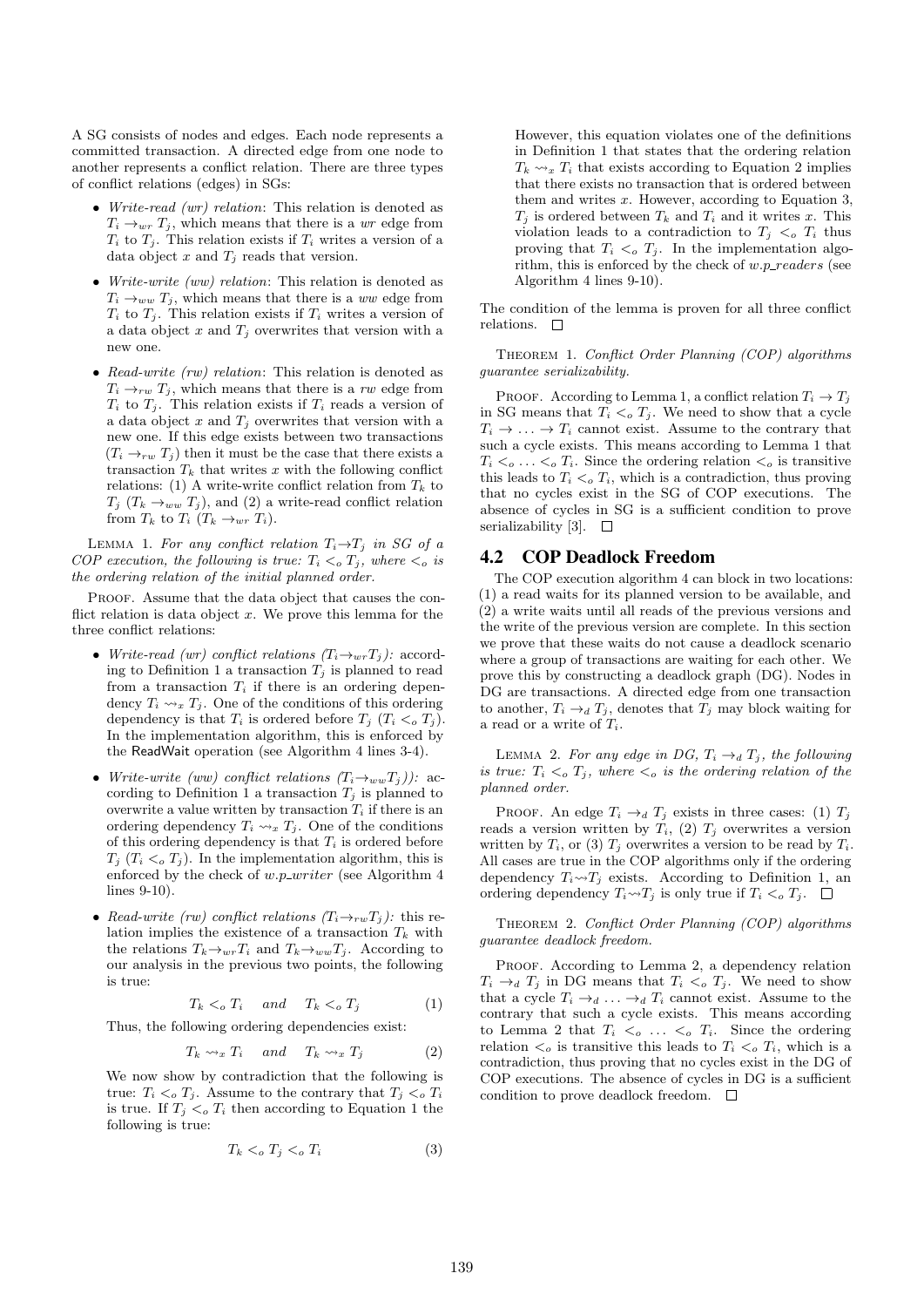|             | Properties   |                   |               |                       | Performance (M transactions/s) |       |         |      |
|-------------|--------------|-------------------|---------------|-----------------------|--------------------------------|-------|---------|------|
| Dataset     | $#$ features | training set size | test set size | avg. transaction size | Ideal                          | COP   | Locking | OCC  |
| $KDDA$ [26] | 20.216.830   | 8.407.752         | 510.302       | 36.3                  | 7.2                            |       | 0.75    | 0.82 |
| $KDDB$ [26] | 29,890,095   | 19.264.097        | 748.401       | 29.4                  | $8.0\,$                        | 5.8   | 0.95    |      |
| <b>IMDB</b> | 685.569      | 167.773           |               | l4.6                  | $15.2\,$                       | l 1.0 | 6.7     | 4.9  |

Table 1: Performance comparison across of COP, Locking, OCC, and Ideal (without conflict detection) for three datasets

# 5. EVALUATION

In this section, we evaluate COP in comparison to Locking and OCC. We also compare with an upper-bound of performance, which is the performance without any conflict detection. We will call this upper-bound the ideal baseline, or Ideal for short. Ideal does not guarantee a serializable execution, unlike COP, Locking, and OCC. Thus, Ideal does not guarantee preserving the theoretical properties of the machine learning algorithm.

The transactional framework of machine learning can be applied to a wide-range of machine learning algorithms. For this evaluation, we run our experiments with a Stochastic Gradient Descent (SGD) algorithm to learn a Support Vector Machine (SVM) model. The goal of the machine learning algorithm is to minimize a cost function  $f$ . We use a separable cost function for SVM [25]. Each iteration in SGD processes a single sample from the dataset. Gradients are computed according to the cost function. The gradients are then used to compute the new values of the model that are relevant to the sample. We apply this machine learning algorithm to the transactional template we presented in Algorithm 1. Each transaction corresponds to an iteration of SGD. The iteration computation (*i.e.*,  $ML$  computation() in the algorithm) represents the gradient computation using the cost function. For this machine learning algorithm, the read and write-sets of a transaction are the features in the corresponding sample,  $i.e.,$  the features with a non-zero value. In all experiments, we initialize the SGD step size value to 0.1. The step size value diminishes by a factor 0.9 at the end of each epoch over the training dataset. All experiments are run for 20 epochs, where an epoch is a complete pass on the whole dataset.

We implemented COP, Locking, and OCC as a layer on top of the parallel machine learning framework of Hogwild! [25] that is available publicly<sup>1</sup>. The source code is written in  $C_{++}$ . We use an Amazon AWS EC2 virtual machine to run our experiments. The virtual machine type is c4.4xlarge with 30 GB memory and 16 vCPUs that are equivalent to 8 physical cores (Intel(R)  $Xeon(R)$  CPU E5-2666 v3  $@$  2.90GHz) and 16 hyper threads. Unless mentioned otherwise, the number of worker threads used in the experiments is 8. Our experiments with more than 8 threads show no significant performance difference.

We use three datasets to conduct our experiments, summarized in Table 1. The first two datasets are KDDA and KDDB datasets, which were part of the 2010 KDD Cup [26]. KDDA (labeled algebra 2008 2009) has 20,216,830 features and contains 8,407,752 samples in the training set and 510,302 samples in the test set. KDDB (labeled bridge to algebra 2008 2009) has 29,890,095 features and contains 19,264,097 samples in the training set and 748,401 samples in the test set. The third dataset is the IMDB



Figure 4: The throughput of Ideal, COP, Locking, and OCC while varying the number of threads for three datasets (log scale is used)

dataset<sup>2</sup> that has 685,569 features and contains 167,773 samples. The IMDB dataset is not divided into training and test sets. The average sample (transaction) size of each dataset, which is the number of model parameters represented in each sample, is 36.3 for KDDA, 29.4 for KDDB, and 14.6 for IMDB. In addition to these three datasets, we use synthetic datasets for experiments that require controlling the dataset properties, such as contention.

#### 5.1 Throughput

The metric that we are interested in the most is throughput. We measure throughput as the number of processed samples

<sup>1</sup>http://i.stanford.edu/hazy/victor/Hogwild/

 $\sqrt[2]{\text{http://komarix.org/ac/ds/}}$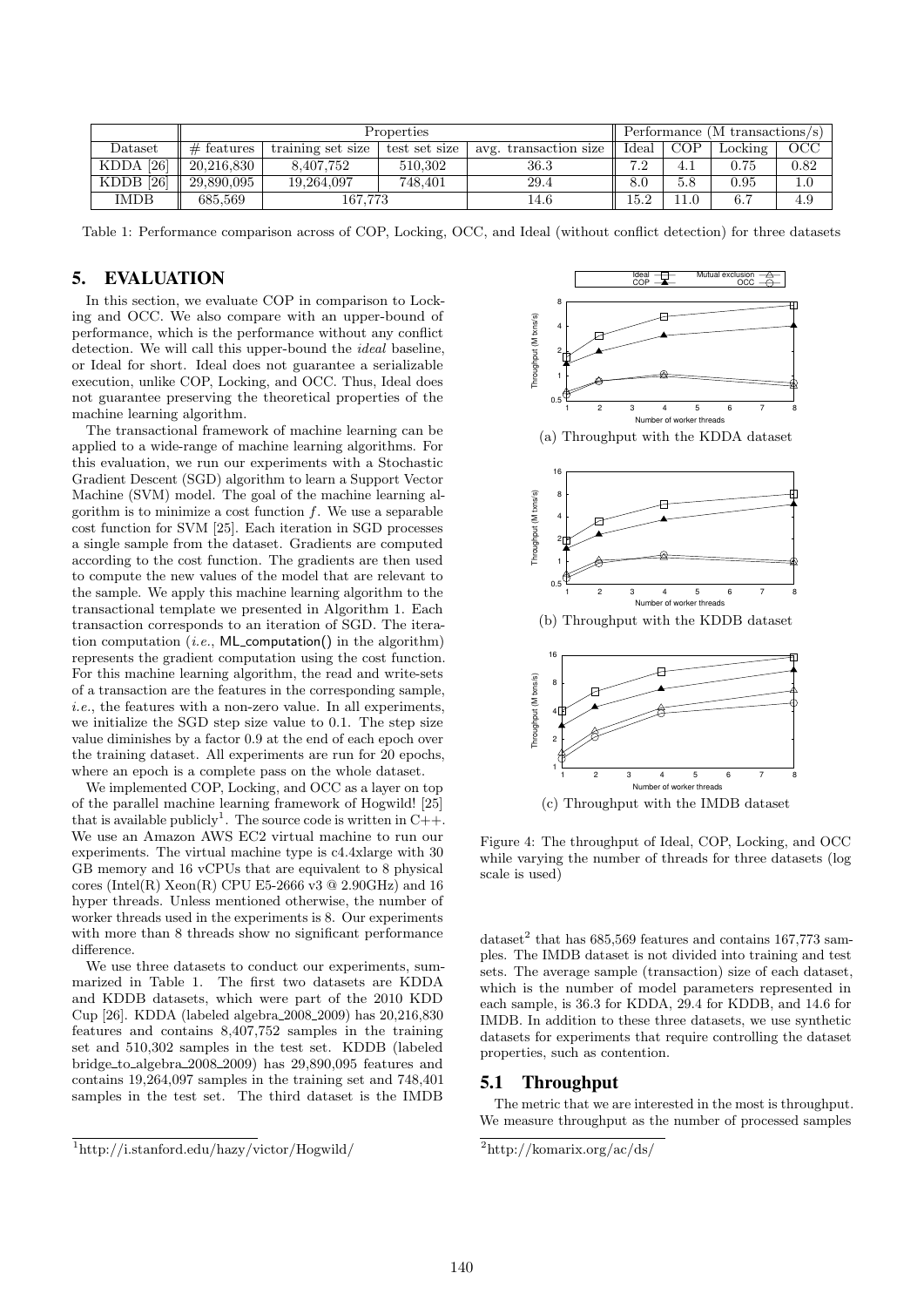(i.e., transactions) per second. Table 1 shows a summary of throughput numbers for the different evaluated methods on the three datasets. COP outperforms Locking and OCC by a factor of 5-6x for KDDA and KDDB. For IMDB, COP's throughput is 64% higher than Locking and 124% higher than OCC. The magnitude of performance improvement of COP compared to Locking and OCC is influenced by the level of contention in the dataset, i.e., the likelihood of conflict between transactions. Our inspection of the datasets revealed that there is more opportunity for conflict in the KDDA and KDDB datasets than the IMDB dataset. We do not present the statistical properties of the datasets to show this due to the lack of space. However, we perform more experiments in Section 5.2 to study the effect of contention on performance. The comparison with Ideal shows that COP's throughput is 27-44% lower than Ideal. This percentage represents COP's overhead to preserve consistency. Although conflicts are planned in COP, there is still an overhead for conflict detection and backoff.

The throughputs of Locking and OCC are relatively close to each other. For KDDA and KDDB, the throughputs of Locking and OCC are within 10% of each other. For IMDB, Locking outperforms OCC by 36.7%. In the case of KDDA and KDDB, the locking contention for both Locking and OCC (to implement atomic validation) dominates performance. In general, OCC benefits in cases where the read-set is larger than the write-set. Because our machine learning workload has a read and write-sets of equal sizes, the advantage of OCC is not manifested (see Section 2.3). In IMDB, which is the workload with less contention, Locking outperforms OCC. This is due to the additional work needed to validate transactions by OCC. For the conflict detection overhead, OCC experiences both the overheads of locking and validation, while Locking only experiences the overhead of locking. The overhead of validation is exposed with workloads with less contention because in these cases, locking contention does not dominate performance, i.e., in the case of the KDDA and KDDB datasets, the overhead due to locking contention dominates the validation overhead. We revisit the effect of contention in Section 5.2.

In Figure 4, we show the performance of the different schemes while varying the number of threads. Increasing the number of threads increases contention. Also, using more cores in the experiment exposes the effect of the underlying cache and cache coherence on the performance of the different schemes. Figure  $4(a)$  shows the performance for the KDDA dataset. Consider the throughput of all schemes with a single worker thread. In this case, there is no conflict or cache coherence overhead. What is observed is the conflict detection overhead in isolation (Section 2.3). Ideal is only 21% higher than COP in the case of a single worker thread. This shows that the overhead of conflict detection is small compared to Locking and OCC; the throughput of Ideal is 163% higher than Locking and 186% higher than OCC.

For scenarios with more than one worker thread in Figure 4(a), the backoff and cache coherence overheads are experienced in addition to the conflict detection overhead. Ideal does not suffer from the backoff overhead because conflicts are not prevented. Also, Ideal has an advantage with the cache coherence overhead compared to the consistent schemes. Unlike COP, Locking, and OCC, Ideal does not maintain additional locking or versioning data that may be invalidated by cache coherence protocols. These factors cause



Figure 5: Quantifying the effect of contention on performance by experiments on synthetic datasets with varying contention levels

the performance gap between Ideal and the other schemes to grow as the number of threads is increased. COP's throughput, for example, is 17% lower than Ideal with one worker thread, but it is lower by 43% in the case of 8 threads. The contention between cores due to cache coherence limits scalability. Ideal with 8 threads achieves 4 times the performance of the case with a single thread—rather than 8 times the performance in the case of linear scalability. COP with 8 threads achieves 3 times the performance of the case with a single thread. For Locking and OCC, the contention is so severe that performance slightly decreases beyond 4 threads.

We show the same set of experiments for KDDB and IMDB in Figures  $4(b)$  and  $4(c)$ . The experiments with the KDDB dataset show similar behavior to the experiments with the KDDA dataset. One difference is that COP scales better, as the KDDB dataset is sparser than KDDA; for KDDB, COP's throughput with 8 threads is 4 times the throughput with a single thread, rather than a 3x factor with the KDDA dataset. For the IMDB dataset, there is less contention compared to KDDA and KDDB. All schemes—including Locking and OCC—scale with a factor around 4x when increasing the number of threads from 1 to 8. Also, the smaller transaction sizes with the IMDB dataset makes the absolute throughput numbers higher than those with the KDDA and KDDB datasets.

#### 5.2 Contention Effect

Contention affects performance because it increases the rate of conflict. A conflict between two transactions causes at least one of them to either wait or restart, thus wasting resources. Here, we quantify the effect of contention on the performance of our consistency schemes. We generate synthetic datasets to give us more flexibility in controlling the contention. The synthetic datasets we generate contain one million samples each. We fix the size of each sample to 100 features, which means that each transaction contains 100 data objects in the read and write-sets. To control the contention, we restrict transactions to a hot spot in the parameter space. Each data object is sampled uniformly from the hot spot. We control contention by varying the size of the hot spot.

Figure 5 shows the performance with hot spot sizes of 1K, 10K, and 100K features. Contention leads to a higher conflict overhead and lower performance. This is why consistency schemes perform lower in the highest contention case (1K features) when compared to cases with less contention. The performance improvement factor of the case with 100K fea-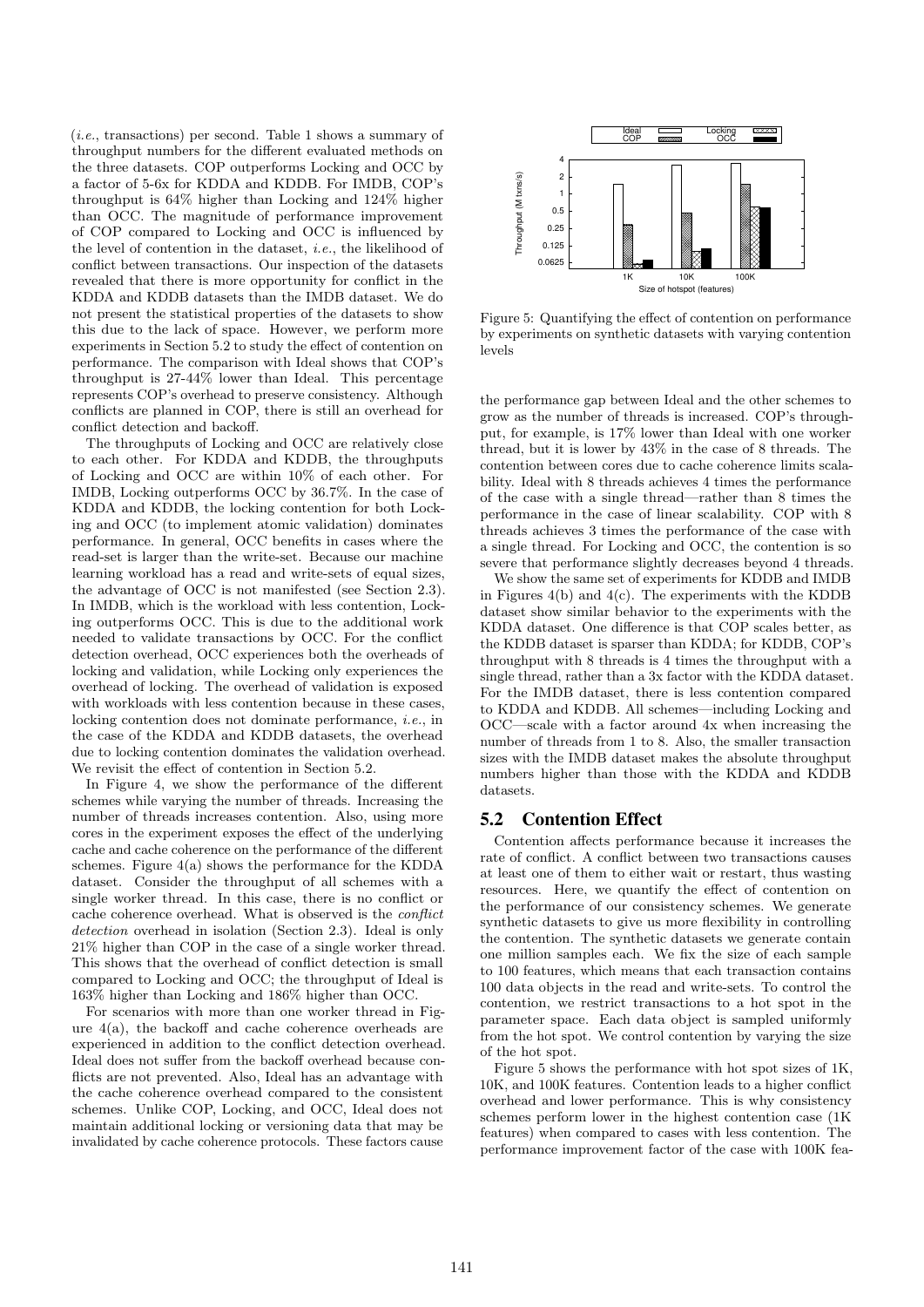

Figure 6: A comparison of the loading time of the dataset to main memory with and without order planning.

tures compared to the case with 1K features is 4x for COP, 8.8x for Locking, and 7.3x for OCC. Ideal also performs lower as contention increases, although it does not face an overhead due to conflicts. The performance of Ideal with 100K features is 131% higher than the performance with 1K features. The reason is that more contention also means more contention on cache lines, leading to a larger overhead for cache coherence.

As contention decreases, the performance gap between the consistency schemes and Ideal decreases. Part of the performance benefit of Ideal compared to the consistency schemes is that Ideal does not block or restart transactions due to conflicts. As contention decreases, this performance benefit diminishes, and the performance of the consistency schemes becomes closer to Ideal. For example, in the high contention case (1K features) Ideal's throughput is 4x the throughput of COP. For the low contention case (100K features), this gap decreases with Ideal's throughput only 34% higher than COP. This is also true for Locking and OCC, where Ideal's throughput is higher than them by a factor of 20-23x in the high contention case, but this factor decreases to around 5x for the low contention case.

Like the performance difference between Ideal and the other consistency schemes, the performance gap between COP and the other consistency schemes (Locking and OCC) also decreases as contention decreases. COP's light-weight conflict detection makes it less prone to conflicts than Locking and OCC because the latency of the transaction is lower. Thus, Locking and OCC suffer from contention more than COP. In the low contention case, COP's throughput is 3.7x higher than Locking and 3.1x higher than OCC. This performance gap decreases in the low contention case where COP outperforms Locking by 46% and OCC by 51%.

# 5.3 Planning Overhead

COP's performance advantage is due to having conflicts planned ahead of time. We have outlined in Section 2.1 examples of machine learning environments. In these environments, planning can be done in advance, and thus the planning overhead is not observed when the machine learning algorithm is processed using COP. This includes the case of the machine learning framework where a dataset is reused in different experiments and is possibly stored with the annotated plan for future sessions. However, there are cases where machine learning algorithms are used for fresh and raw datasets. In these cases, the planning overhead becomes important.

We performed several experiments to quantify the overhead of planning. We propose two alternatives to plan for a dataset. The first planning strategy is to plan while loading the dataset. A dataset is typically stored in a persistent

storage such as a disk. Planning can be done in conjunction with reading the raw dataset from persistent storage and loading it into the appropriate data structures in main memory. Figure 6 shows the loading throughput with and without planning for three datasets. Planning only adds a small overhead to loading that we measure to be between 3% and 5%.

The second planning strategy is to plan during the first epoch and then use the plan for later epochs (Section 3.2.2). In the first epoch, a consistency scheme must be used. We run the first epoch using Locking and the rest of the epochs using COP. The throughput of the first epoch is within 1% of the throughput of Locking for all our datasets. The throughput of the remaining epoch is also within 1% of the performance of COP with offline planning.

## 6. RELATED WORK

The use of transactional and consistency concepts have been explored recently for parallel and distribute machine learning by Pan et.al [20–24]. Some of these works build consistent algorithms that follow the OCC pattern for distributed unsupervised learning [21], correlation clustering [20, 24], and submodular maximization [22]. These proposals show that domain-specific implementations of OCC—rather than general OCC that we presented in this work—achieve performance close to their coordination-free counterparts while guaranteeing serializability [22, 24].

The study of consistent machine learning algorithms has been motivated by the complexity of developing mathematical guarantees and coordination-free algorithms that are parallel [20–24]. However, many coordination-free machine learning algorithms were developed [1, 6, 18, 25]. Hogwild! [25], for example, is an asynchronous parallel SGD algorithm with proven convergence guarantees for several classes of machine learning algorithms.

Bounded staleness has been proposed as an alternative to both serializability and coordination-free execution for parallel machine learning. Bounded staleness is a correctness guarantee of the freshness of read data objects. It has been demonstrated for distributed machine learning tasks [13, 17]. Bounded staleness, however, may still lead to data corruption which requires a careful design of machine learning algorithms that leverage bounded staleness.

The concept of planning execution to improve the performance of distributed and parallel transaction processing has been explored in different contexts. Calvin [28] is a deterministic transaction execution protocol. Sequencing workers intercept transactions and put them in a global order that is enforced by scheduling workers. Calvin is built for typical database transactional workload and thus does not leverage the dataset knowledge property of machine learning workloads. This makes its design incur unnecessary overheads compared to COP for machine learning workloads, such as always having the sequencing and scheduling workers in the path of execution. Schism [5] is a workload-driven replication and partitioning approach. The access patterns are learned from the coming workload to create partitioning strategies that minimize conflict between partitions and thus improve performance. Cyclades [23] adopts a similar approach to Schism for parallel machine learning workloads. Cyclades improves the performance of both conflict-free and consistent machine learning algorithms by partitioning access for batches of the dataset to minimize conflict between parti